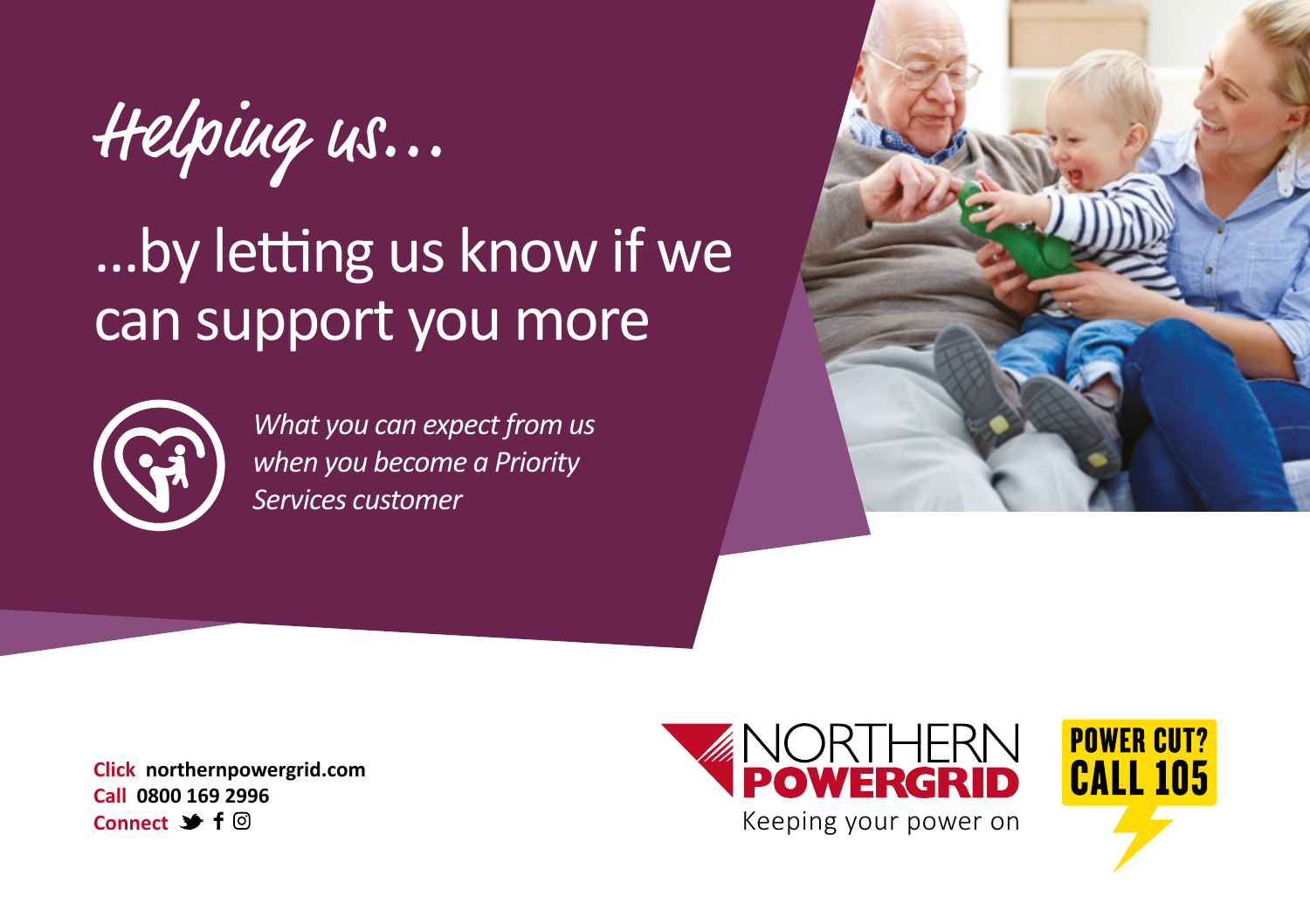## Keeping your power on

You may not know who we are but we keep the lights on, the kettles boiling and the phones charged for 8 million people across the North East, Yorkshire and northern Lincolnshire.

Put simply, we make sure the electricity you buy from your energy supplier gets to you safely, whenever you need it. And, if your power ever gets interrupted, for whatever reason, be it extreme weather or emergency maintenance we'll be there immediately to fix it - giving 100% day and night, rain and shine, Sundays, Mondays and Christmas days.

We are Northern Powergrid, we live in your communities and we're proud to play an essential role in keeping the power flowing to all the homes and businesses we serve.

We strive to provide our customers with a personal service which takes into account their individual needs. With this in mind, we are committed to giving our most vulnerable customers extra support when they need it, particularly during a power cut.

If you feel like you would benefit from a helping hand during a power cut, please let us know.

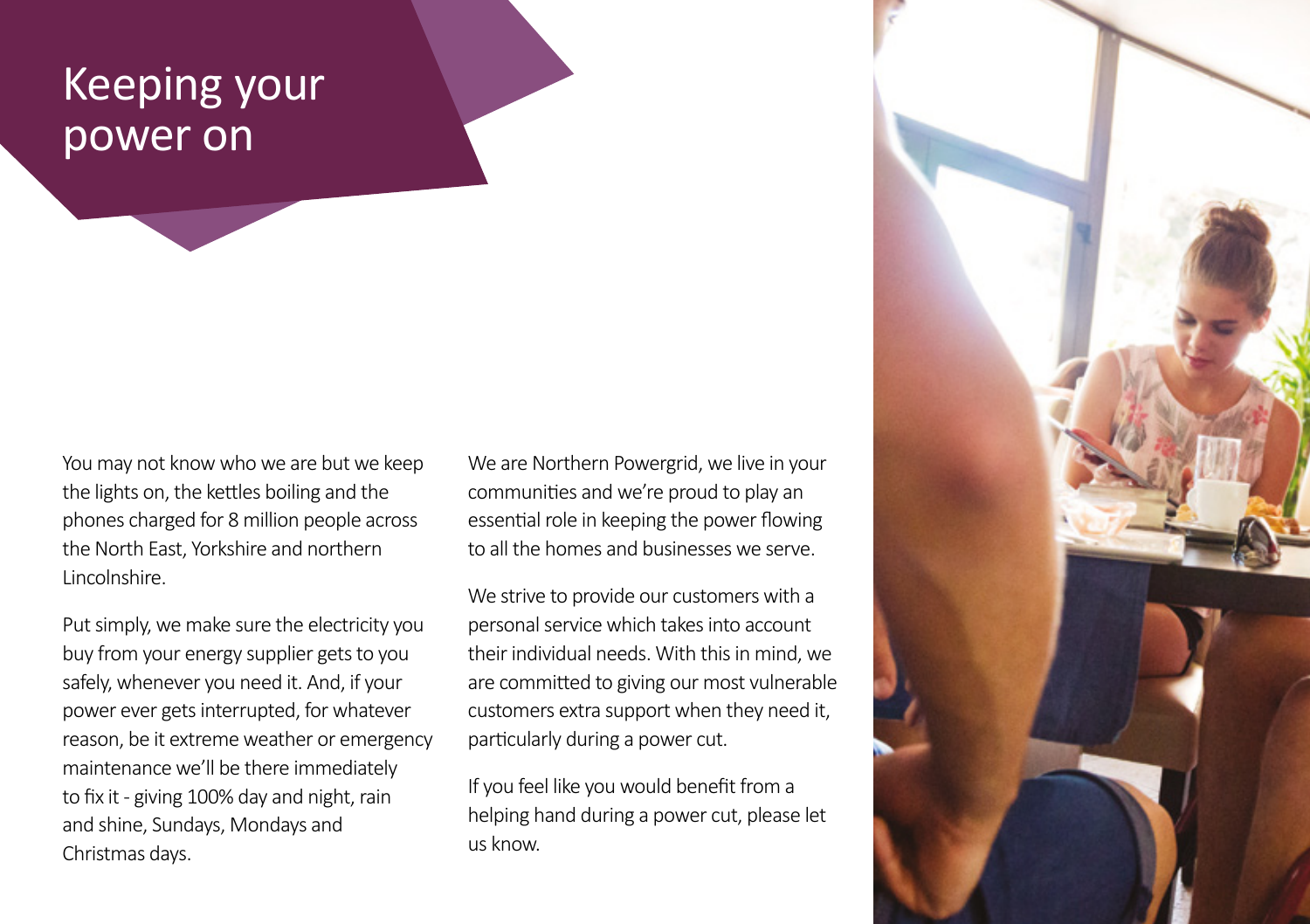

#### **Customers who might need this extra support include:**

- Those who rely on electrical medical equipment
- Those who have a critical medical condition
- Those who require alternative methods of communication
- Those who have a long-term or short-term support requirements

#### **Additional services that we can provide before a power cut include:**

- Giving you a torch and an analogue phone
- Letting you know in advance if we need to turn your power off to carry out work

### **Additional services that we can provide during a power cut include:**

- Providing you with a 'winter warmer pack' which includes an insulated cup, blanket, hat, gloves and socks
- Keeping you updated by either telephone or text
- Letting you know when your power will be back on as soon as we can
- Sending our Customer Support Vehicle to a site close to your home so that you can get hot drinks and refreshments
- Organising alternative accommodation for you if required

#### **Additional services that we can provide after a power cut include:**

• Contacting you to check that everything is back to normal and if you need any further assistance